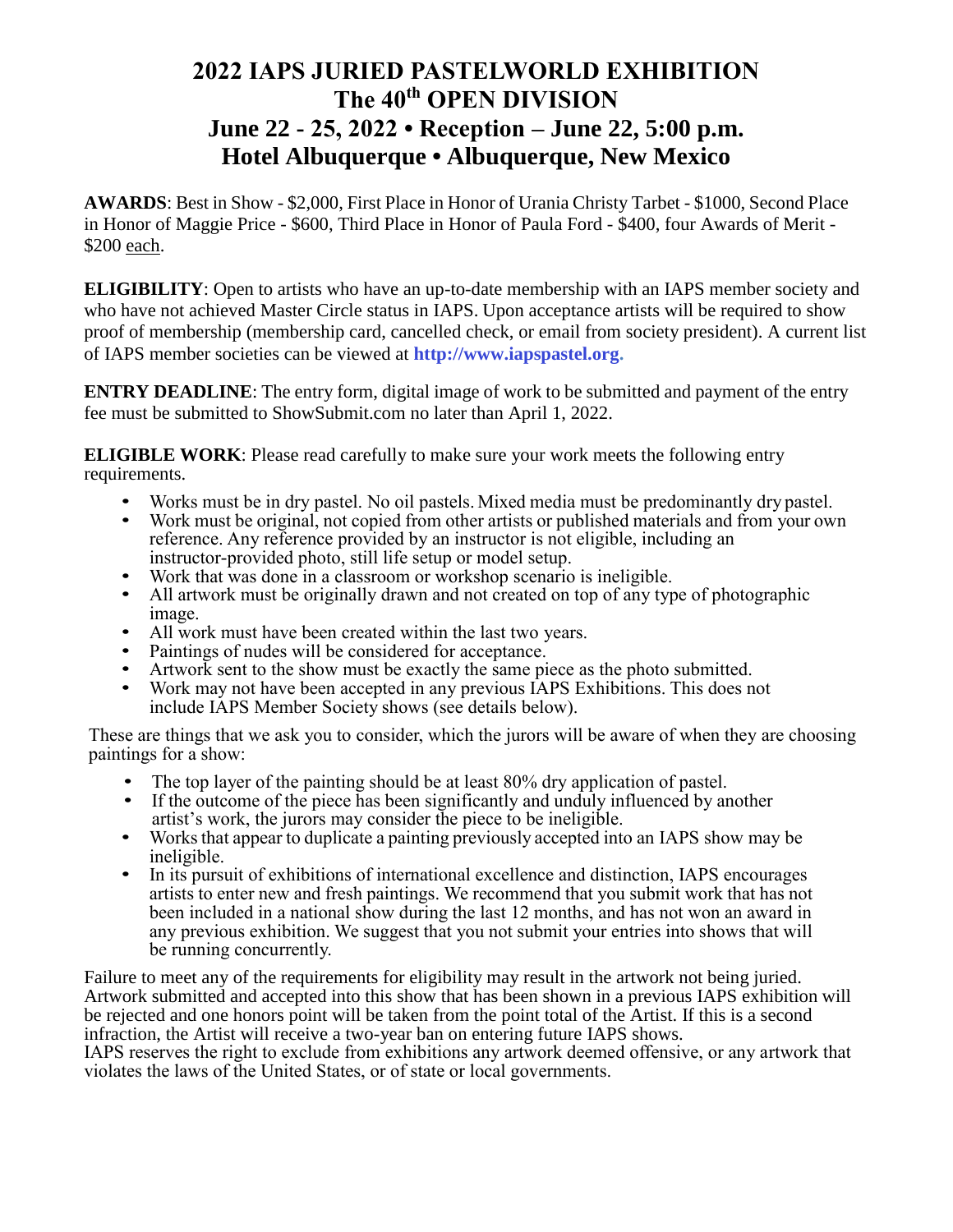### **IMPORTANT DATES**

February 1, 2022 – Call for Entries announced.

April 1, 2022 - Entry deadline (entries must be RECEIVED by this date, midnight, PDT)

May 1, 2022 - Notification to all artists via email

June 13, 2022 - Delivery Deadline for Shipped Artwork

June 20, 2022 - Delivery DATE for Hand-delivered Artwork

June 26, 2022 - Pickup DATE for Hand-delivered Artwork

**ONLINE ENTRY:** Entry is online only. Go to [www.ShowSubmit.com,](http://www.showsubmit.com/) log in to or create your artist account, click New Show Entry and scroll down to the **40th IAPS Open Exhibition.**

**ENTRY FEE**: The entry fee is \$35.00 for the first image and \$10.00 for each additional image. Up to 5 images may be submitted by an individual artist. Entry fees are not refundable and must be paid by the entry deadline.

Follow the directions for entry. You will need a valid credit card or debit card to pay the entry fee online.

Please follow these instructions carefully regarding the preparation of your images:

- Only jpeg (or jpg) image files will be accepted.
- Required image size is 1200 pixels on the longest side.
- Save your files with a resolution of 300 dpi.
- File size may not be larger than 2 Mb. See Photo Prep page on ShowSubmit.com.

**NOTIFICATION**: Up to 5 entries may be submitted, no more than **one per artist** will be accepted for the exhibition. All Artists will receive notification by email after jurying is complete. Please add office@ShowSubmit.com to your safe senders list to ensure email delivery.

If you need help with the online entry system, please contact Austin at support@ShowSubmit.com. For any other questions, please send email to Susan Weber at contact $(\widehat{\omega})$  IAPSpastel.org.

# **ENTRY PROCEDURES FOR ARTISTS OUTSIDE THE UNITED STATES**:

Use the same entry procedures listed above. All payments are in USD.

**FRAMING OF ARTWORK**: All accepted artwork must be appropriately framed to museum standards (use simple, tasteful museum quality frames; no metal frames, no ornate frames; no colored mats or mat decoration). Museum glass is suggested. Maximum framed size is 40" in either direction. IAPS and the Hotel Albuquerque are not responsible for loss or damage to artwork while in transit or at the Exhibition; artists should carry their own insurance.

**HAND-DELIVERY AND SHIPPING**: This information will be provided to artists upon acceptance.

**SALES**: All work must be for sale. A 30% commission will be charged. Payment to the artist will be made after the buyer takes possession of the work at the close of the exhibition. Artist is responsible for all shipping including sold work.

**SHOW CATALOG**: The Globe 8 Magazine will include images of all accepted work, and information will be available at the Exhibition.

#### **IAPS MASTER CIRCLE AND IAPS EMINENT PASTELIST**

Acceptance into this exhibition earns 1 point; an award earns an additional point. For information about the IAPS Master Circle, Eminent Pastelist, or the IAPS Code of Ethics, please see the IAPS Honors page on the IAPS web site, [http://www.iapspastel.org.](http://www.iapspastel.org/)